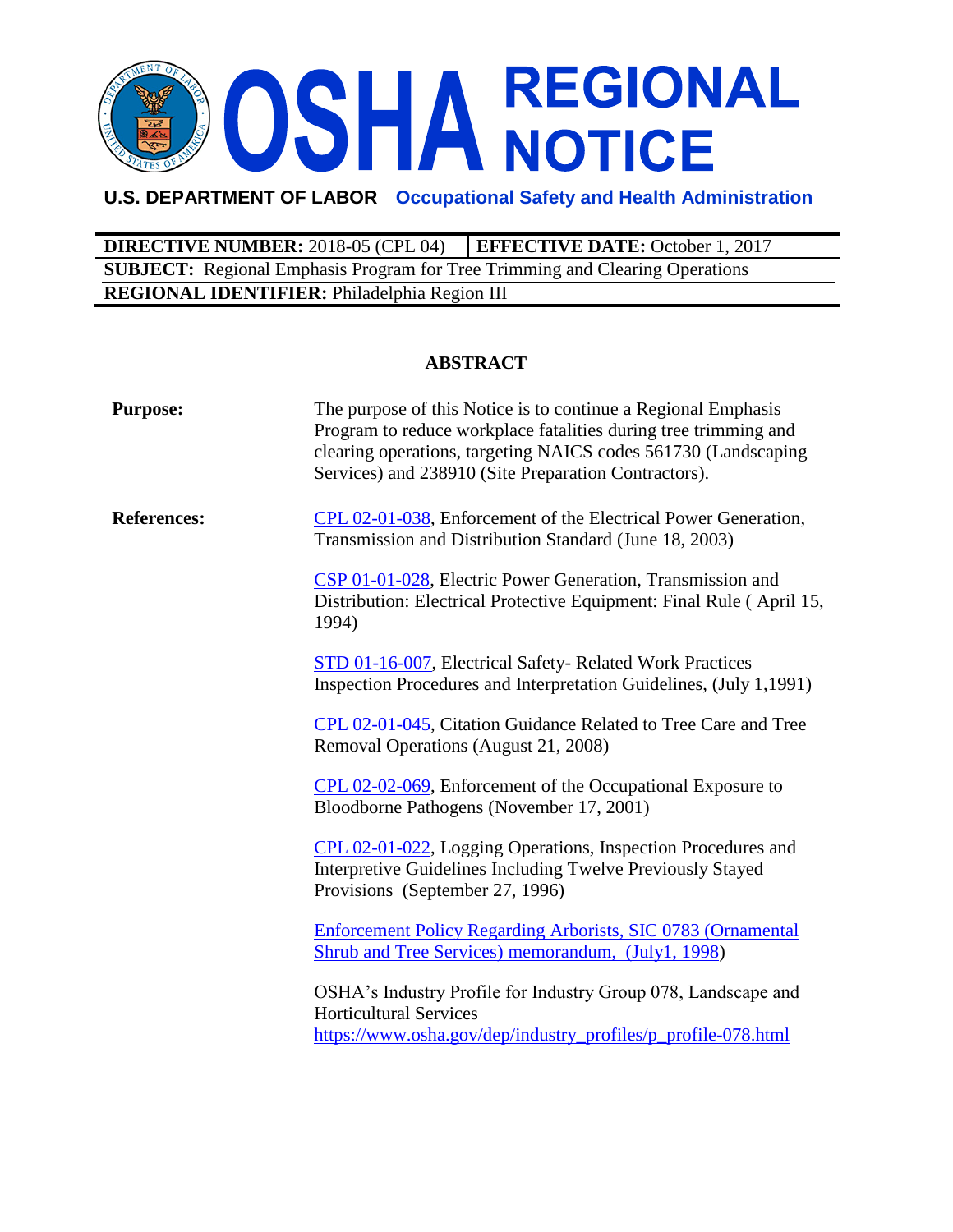|                            | CPL 02-00-051, Enforcement Exemptions and Limitations Under the<br>Appropriations Act (February 21, 2013)                                                                                            |
|----------------------------|------------------------------------------------------------------------------------------------------------------------------------------------------------------------------------------------------|
|                            | CPL 04-00-001, Procedures for Approval of Regional Emphasis<br>Programs(REPs) (November 10, 1999)                                                                                                    |
|                            | CPL 02-00-160, Field Operations Manual (FOM), (August 2, 2016)                                                                                                                                       |
|                            | <b>OSHA Safety and Health Topics – Tree Care Industry</b>                                                                                                                                            |
| <b>Cancellations:</b>      | Philadelphia Regional Notice: CPL 2017-05 (CPL 04), dated October<br>1, 2016. This Notice replaces and updates an earlier version.                                                                   |
| <b>Action Offices:</b>     | All Federal OSHA Area Offices in Region III                                                                                                                                                          |
| <b>Originating Office:</b> | Philadelphia Regional Office                                                                                                                                                                         |
| <b>Contact:</b>            | Michael Rivera, Deputy Regional Administrator<br>U.S. Department of Labor-OSHA<br>The Curtis Center, Suite 740 West<br>170 W. Independence Mall West<br>Philadelphia, PA 19106<br>$(215) 861 - 4900$ |

**By and Under the Authority of:**

find Me

Richard Mendelson Regional Administrator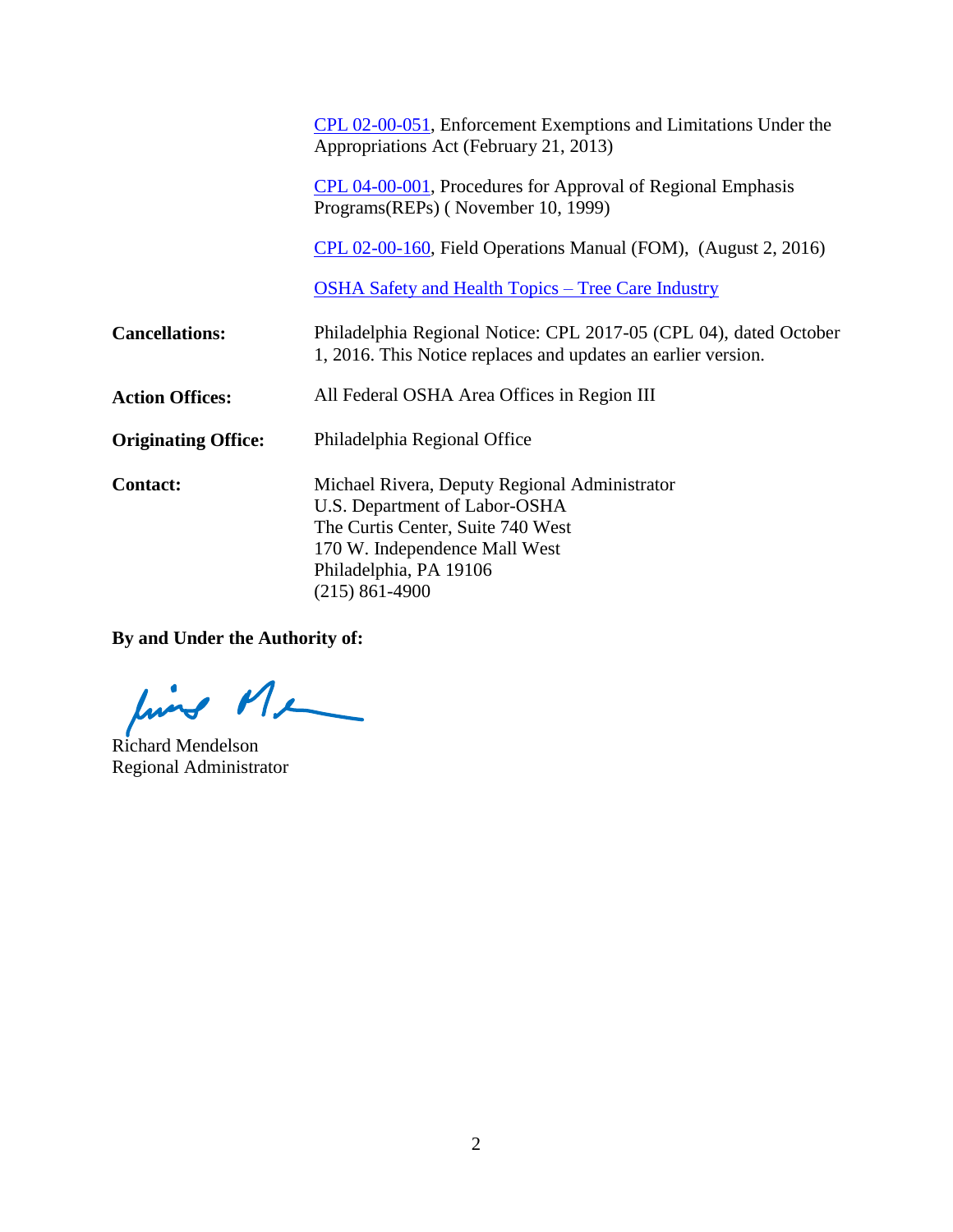# **Table of Contents**

| $\mathbf{I}$ . |  |
|----------------|--|
| II.            |  |
| III.           |  |
| IV.            |  |
| V.             |  |
| VI.            |  |
| VII.           |  |
|                |  |
| IX.            |  |
| $X_{\cdot}$    |  |
| XI.            |  |
|                |  |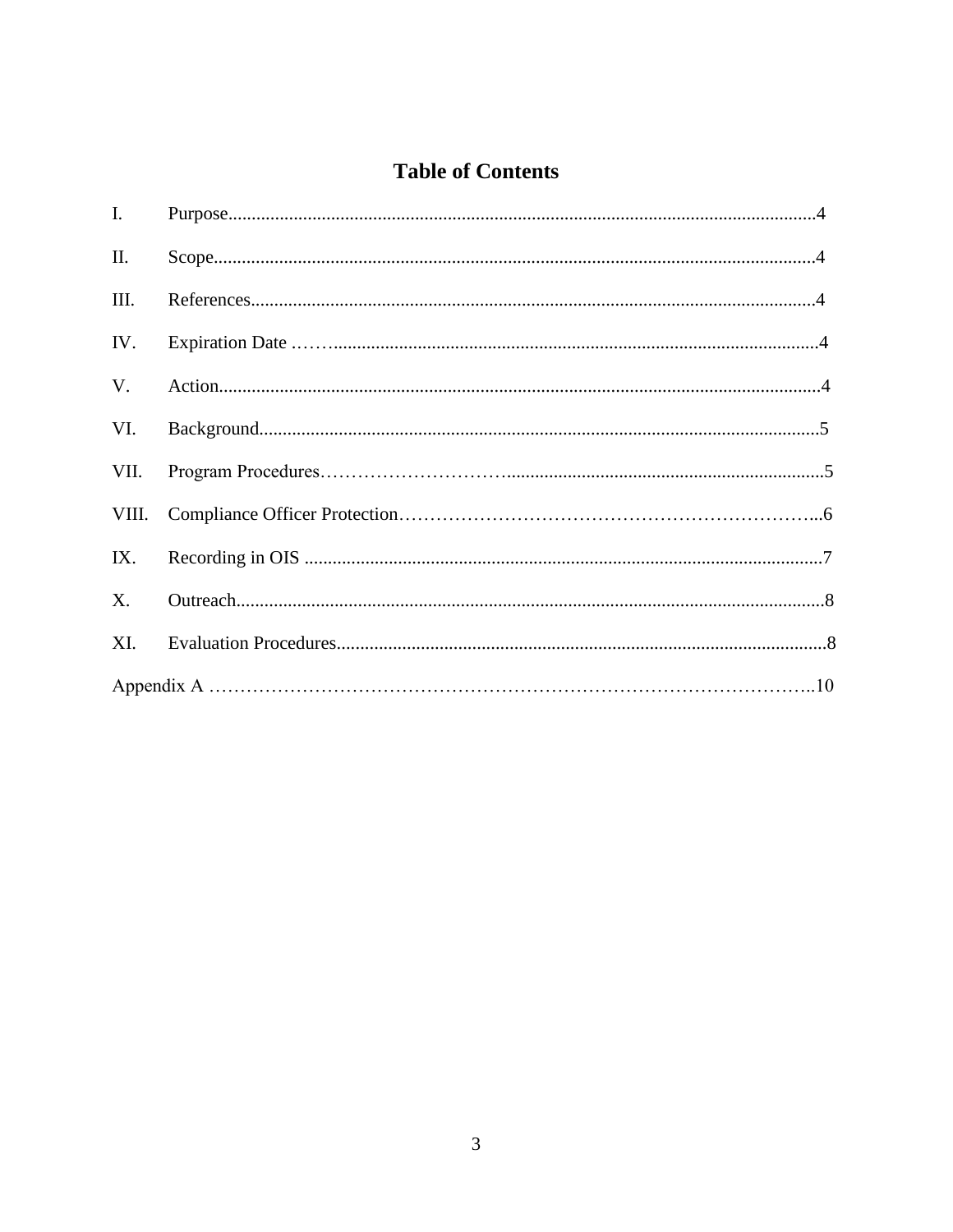### **Regional Emphasis Program to Reduce Workplace Fatalities in the Tree Trimming and Clearing Operations**

- I. **Purpose**. The purpose of this Notice is to continue a Regional Emphasis Program to reduce the fatal accident rate for tree trimming work.
- II. **Scope**. All Federal Area Offices in Region III.

#### III. **References.**

- 1. [CPL 02-01-038,](https://www.osha.gov/pls/oshaweb/owadisp.show_document?p_table=DIRECTIVES&p_id=2913) Enforcement of the Electrical Power Generation, Transmission and Distribution Standard (June 18, 2003)
- 2. [CSP 01-01-028,](https://www.osha.gov/pls/oshaweb/owadisp.show_document?p_table=DIRECTIVES&p_id=1846) Electric Power Generation, Transmission and Distribution: Electrical Protective Equipment: Final Rule (April 15, 1994)
- 3. [STD 01-16-007,](https://www.osha.gov/pls/oshaweb/owadisp.show_document?p_table=DIRECTIVES&p_id=1750) Electrical Safety- Related Work Practices—Inspection Procedures and Interpretation Guidelines (July 1, 1991)
- 4. [CPL 02-01-045,](https://www.osha.gov/pls/oshaweb/owadisp.show_document?p_table=DIRECTIVES&p_id=4034) Citation Guidance Related to Tree Care and Tree Removal Operations ( August 21, 2008)
- 5. [CPL 02-02-069,](https://www.osha.gov/pls/oshaweb/owadisp.show_document?p_table=DIRECTIVES&p_id=2570) Enforcement of the Occupational Exposure to Bloodborne Pathogens (November 17, 2001)
- 6. [CPL 02-01-022,](https://www.osha.gov/pls/oshaweb/owadisp.show_document?p_table=DIRECTIVES&p_id=1527) Logging Operations, Inspection Procedures and Interpretive Guidelines Including Twelve Previously Stayed Provisions (September 27, 1996)
- 7. [Enforcement Policy Regarding Arborists, SIC 0783 \(Ornamental Shrub](https://www.osha.gov/pls/oshaweb/owadisp.show_document?p_table=INTERPRETATIONS&p_id=25041) and Tree [Services\) memorandum \(July1, 1998\)](https://www.osha.gov/pls/oshaweb/owadisp.show_document?p_table=INTERPRETATIONS&p_id=25041)
- 8. OSHA's Industry Profile for Industry Group 078, Landscape and Horticultural Services [https://www.osha.gov/dep/industry\\_profiles/p\\_profile-078.html](https://www.osha.gov/dep/industry_profiles/p_profile-078.html)
- 9. [CPL 02-00-051,](https://www.osha.gov/pls/oshaweb/owadisp.show_document?p_table=DIRECTIVES&p_id=1519) Enforcement Exemptions and Limitations Under the Appropriations Act (February 21, 2013)
- 10. [CPL 04-00-001,](../AppData/Local/Microsoft/Windows/Temporary%20Internet%20Files/Content.Outlook/AppData/Local/Microsoft/Windows/Temporary%20Internet%20Files/tcarle/AppData/Local/Microsoft/Windows/Temporary%20Internet%20Files/Content.Outlook/AppData/Local/Microsoft/Windows/Temporary%20Internet%20Files/AppData/Local/Microsoft/Windows/Temporary%20Internet%20Files/Content.Outlook/AppData/Local/Microsoft/Windows/Temporary%20Internet%20Files/tcarle/AppData/Local/Microsoft/Windows/Temporary%20Internet%20Files/Content.Outlook/AppData/Local/Microsoft/Windows/Temporary%20Internet%20Files/Content.Outlook/AppData/Roaming/Microsoft/Word/CPL%2004-00-001) Procedures for Approval of Regional Emphasis Programs(REPs) (November 10, 1999)
- 11. [CPL 02-00-160,](https://www.osha.gov/OshDoc/Directive_pdf/CPL_02-00-160.pdf) Field Operations Manual (FOM) (August 2, 2016)
- 12. [OSHA Safety and Health Topics –](https://www.osha.gov/SLTC/treecare/index.html) Tree Care Industry
- IV. **Expiration Date.** This Notice expires September 30, 2018.
- V. **Action.** OSHA compliance personnel shall follow the procedures contained in this Notice when conducting outreach and enforcement activities.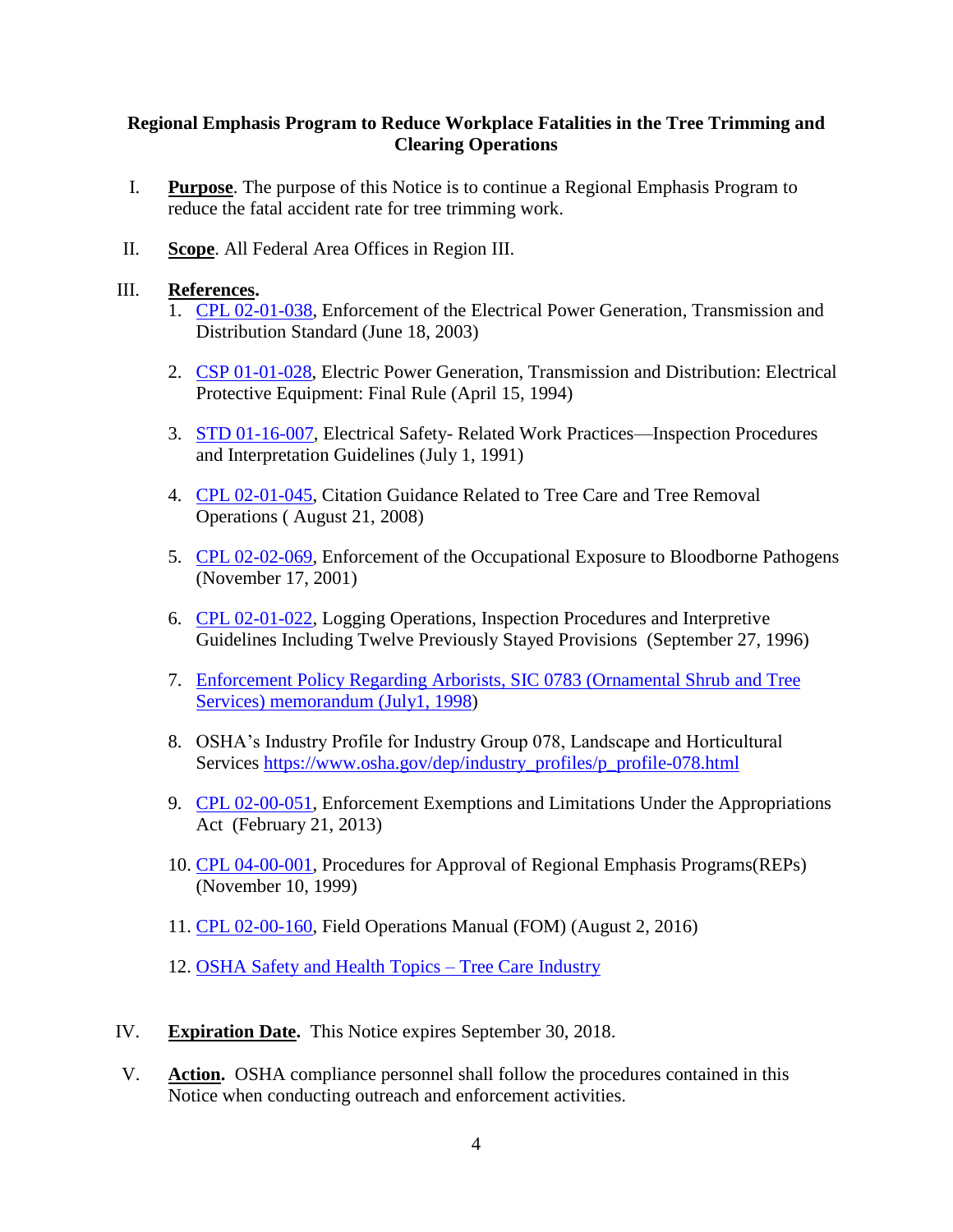#### VI. **Background.**

The Landscaping Services and Site Preparation, Contractors North American Industry Classification System (NAICS) 561730 and 238910 respectively, have been identified as a focus for reducing the workplace fatality rate related to tree trimming and clearing operations based on statistics from U.S. Department of Labor, OSHA, Region III for Fiscal Years (FY) 2013 through 2017. There were 49 fatalities in Region III alone related to tree trimming and clearing, with 25 of those fatalities occurring in Federal jurisdictions of Pennsylvania, Delaware, and West Virginia, and 24 fatalities occurring in the state plan jurisdictions of Virginia and Maryland during this five year period. The four leading causes of these fatalities were listed as struck-by (45%), falls from elevations (29%), electrical shock (12%), and caught-in or between (9%). These accidents included, but were not limited to: workers being struck by falling trees and limbs; workers struck by motorized equipment; falls from trees, lifts, and ladders; and electrical shock suffered while working in the vicinity of overhead power lines. Fatal injuries were disproportionately suffered by workers in companies with 10 or less employees, with 60% of the fatalities during this 5 year period involving an employer with 10 or less employees.

An analysis of all fatality investigations conducted in FY2016 and FY2017 either by Federal OSHA or the State Plan States revealed that the NAICS code for landscaping services had the highest number of fatality investigations of all industries with 141 fatalities investigated. Falls hazards from bucket trucks and trees had the greatest number of fatalities followed by crush and struck-by hazards from working around motor vehicles and falling trees/limbs, electrocution, and heat stress from extended periods of time outdoors.

A review of inspections performed by OSHA during FY 2015 and 2016 of employers engaged in tree trimming work showed a large number of violations related to inadequate personal protective equipment use, electrical hazards such as contact with overhead electric lines, improper felling of trees, and improper injury/illness recordkeeping.

This data demonstrates that tree trimming and clearing operations is hazardous work which can result in worker fatalities. These hazards exist whether the work is performed as part of landscaping/horticultural services or site clearing by construction workers. Tree trimming and clearing work involves several hazards identified in OSHA's focus four (i.e., Falls, Caught-in or Between, Struck-by, and Electrocution). Based on this data, there is a need for Region III to increase its inspections of tree trimming and clearing operations, and to perform outreach to the industries that may perform such work, with the goal of reducing the number of fatal accidents and injuries occurring in these industries*.* 

#### VII. **Program Procedures.**

A. An inspection targeting system which relies on systematic identification and listing of sites on a random list is not practical. Hazards related to fatalities at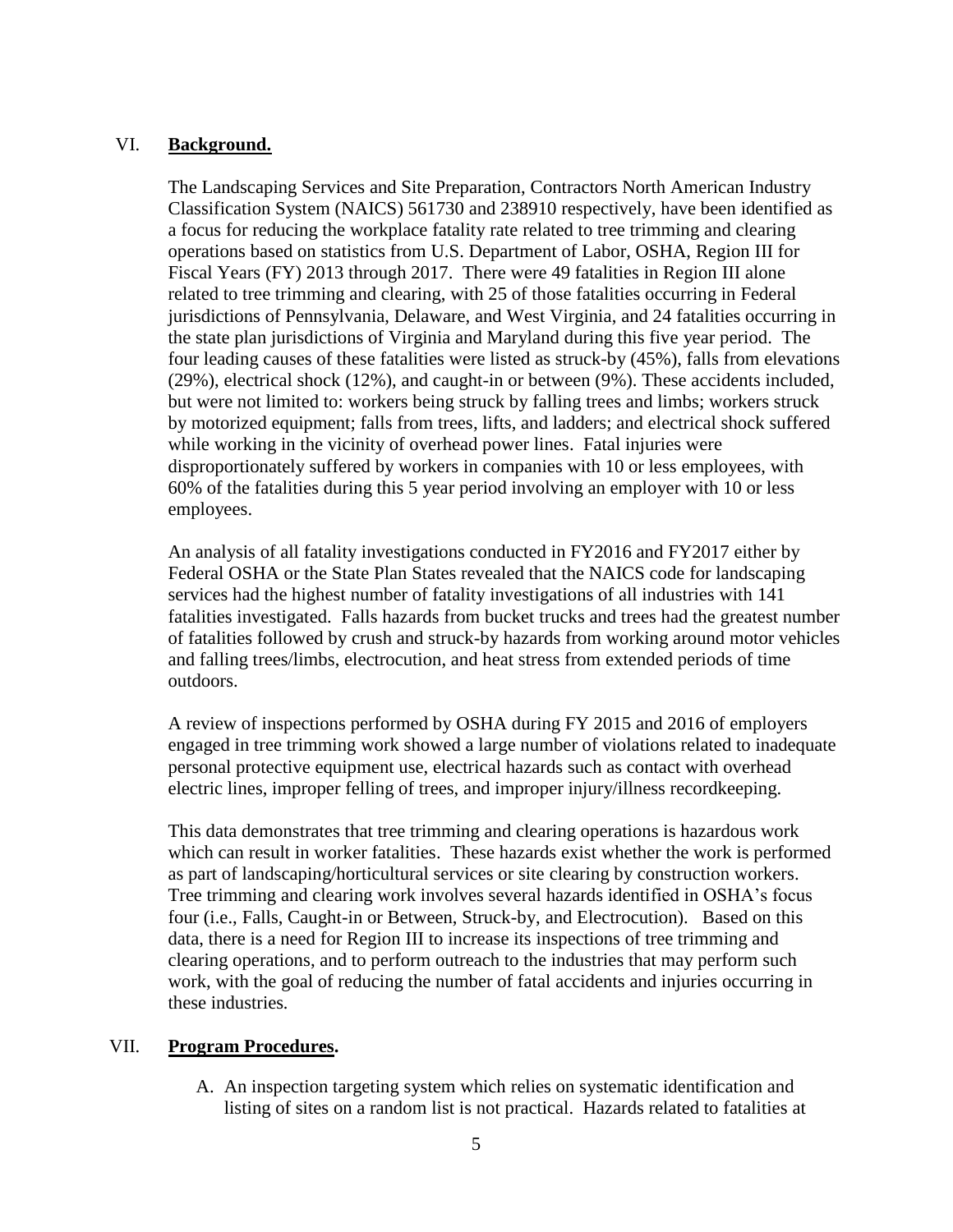such sites are normally transient and of limited duration. The Area Director shall determine, as part of the annual plan, the projected number of inspections to be conducted under this Regional Emphasis Program ("REP") during the fiscal year. Compliance Safety and Health Officers (CSHOs) shall, while traveling during the course of their work-day, be watchful for work activities where workers are performing tree trimming/removal operations. Upon seeing such work activity, the CSHO shall immediately notify the Area Office to obtain authorization from the Area Director, Assistant Area Director or designee to initiate an immediate inspection. Approval to start an inspection will normally be granted to the CSHO, provided the activity does not conflict with a higher priority inspection activity.

- B. If the CSHO has no readily available means to contact the Area Office, or is otherwise unable to reach Area Office personnel who can authorize the inspection, the CSHO will initiate an inspection, provided the activity does not interfere with higher priority inspections or assignments. The CSHO shall notify the Area Office management of the inspection as soon as possible.
- C. Whenever an inspection is begun under this REP, the CSHO will include in the case file narrative a description of the circumstances which resulted in discovery of the work activity that was the basis of the inspection. For example, the CSHO would describe the tree trimming activities where a crew was removing a tree at a particular address while in route to the Area Office from a previous inspection. In cases where authorization was not obtained, an explanation shall be included as to the circumstances that prevented communication with the Area Director or designee.
- D. Because the majority of fatality inspections within NAICS 561730 (Landscape and Horticultural Services) involved employers with 10 or less employees, inspections in this industry code will be conducted regardless of the number of employees. However, note that NAICS 238910 is listed in Appendix A of *[CPL](http://www.osha.gov/pls/oshaweb/owadisp.show_document?p_table=DIRECTIVES&p_id=1519)  [02-00-051, Enforcement Exemptions and Limitations Under the Appropriations](http://www.osha.gov/pls/oshaweb/owadisp.show_document?p_table=DIRECTIVES&p_id=1519) [Act](http://www.osha.gov/pls/oshaweb/owadisp.show_document?p_table=DIRECTIVES&p_id=1519)*, *February 21, 2013* as a low rate employer, so inspections in that NAICS must be limited to employers with greater than 10 employees. For employers with 10 employees or less, the CSHO is to provide compliance assistance information and exit the job site, unless an imminent danger is observed. If the CSHO observes a condition that poses an imminent danger, the CSHO must immediately open an inspection, in accordance with the Field Operations Manual and CPL 02-00-051.
- E. Health Referrals: Sources of potential health hazards include but are not limited to hazardous noise levels, chemicals, defoliants, and carbon monoxide. CSHOs will be on the lookout for potential health hazards while conducting the inspections of worksites that fall under this REP. A health referral will be submitted through supervisory personnel if the CSHO suspects the presence of potential health hazards.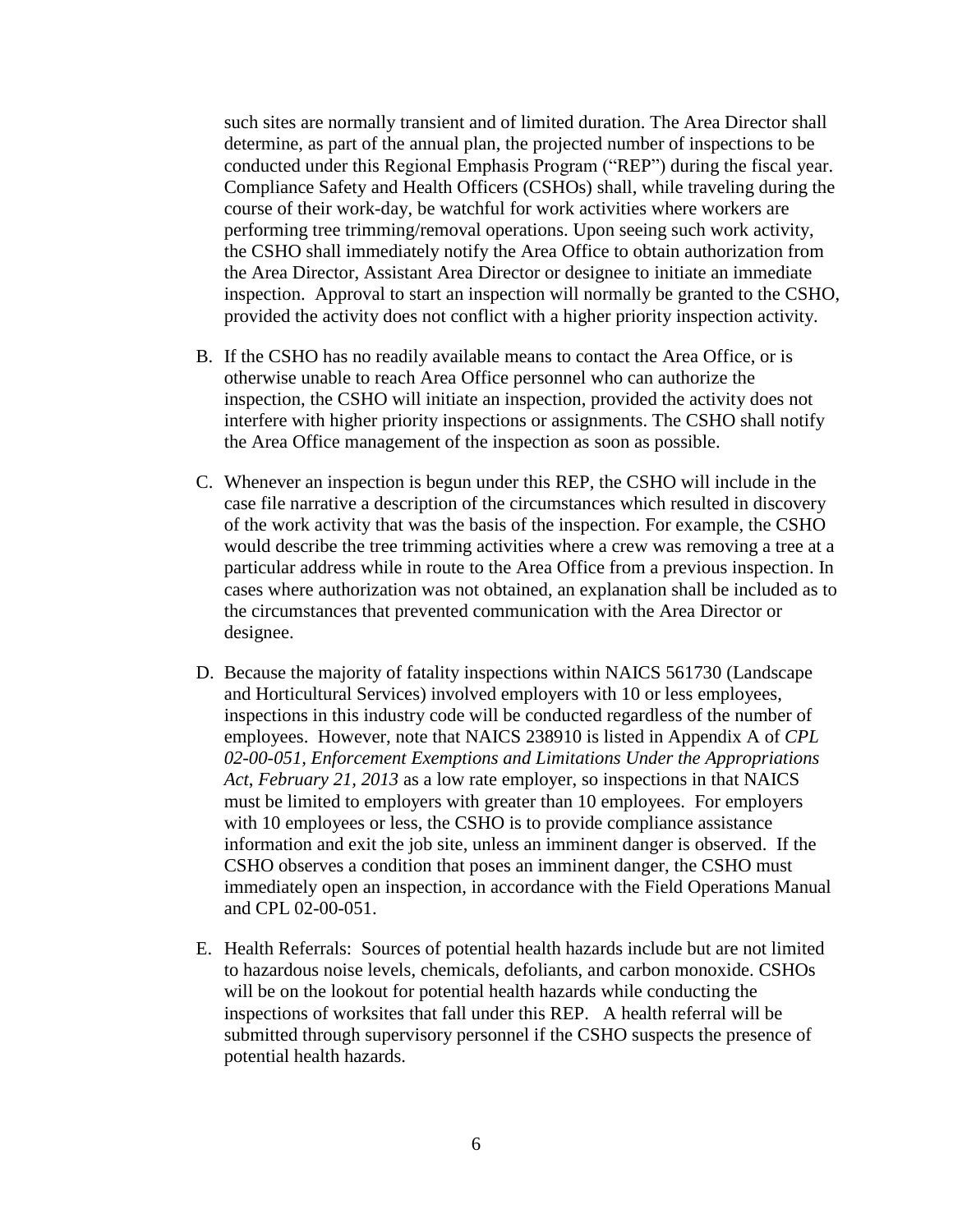#### VIII. **Compliance Officer Protection**.

- A. Prior to conducting the inspection, the Area Director shall ensure the CSHO has the necessary safety and health expertise to evaluate safety and health hazards which they may potentially be exposed to during their inspections. Compliance Officers should review the OSHA fact sheet for Tree Trimming Safety to familiarize themselves with the common hazards associated with this industry.
- B. The Area Director will also ensure the Compliance Officer has the necessary personal protective equipment ("PPE") to conduct the inspection, including but not limited to: hard hat, safety glasses, hearing protection, safety footwear and reflective vest.
- C. Prior to initiating the walk around, the Compliance Officer will ask the employer about any unusual hazards or special circumstances that would require specific PPE beyond that addressed in the OSHA fact sheet for Tree Trimming Safety.
- D. CSHOs will not place themselves in potentially hazardous situations or perform any activities which would require them to perform lockout/tagout of equipment. **Under no circumstances is a CSHO to enter the area immediately below active tree trimming activities.** In cases where such conditions are encountered, all necessary information should be sought in other manners, including private employee interviews, witness statements, engineering drawings, manufacturing specifications/manuals, video, photo, etc.

# IX. **Recording in OIS.**

Instructions for completing the appropriate inspection classification on the OSHA Information System (OIS) Inspection form (formerly the OSHA 1) shall be applied when recording inspections conducted under the REP as follows:

- A. Under the OIS Inspection tab: Initiating Type shall be marked as "Programmed Planned".
- B. Under the OIS Inspection tab: Regional Emphasis Program shall be marked as "TREETRIM".
- C. Compliance Officer referrals are to be recorded as "Programmed Planned" inspections, based on our "line of sight" targeting, as established in this REP. Complaints, referrals from sources such as police departments or fire departments, fatality/catastrophe, and follow-up inspections shall be appropriately recorded as "Unprogrammed Activity" and marked as "TREETRIM" in the Regional Emphasis Program pull down menu.
- D. Upon entry, if it was determined the employees are not exposed to hazards or the employer has a NAICS of 238910 with 10 employees or less, an intervention will be performed and a Compliance Assistance Activity Form is to be completed to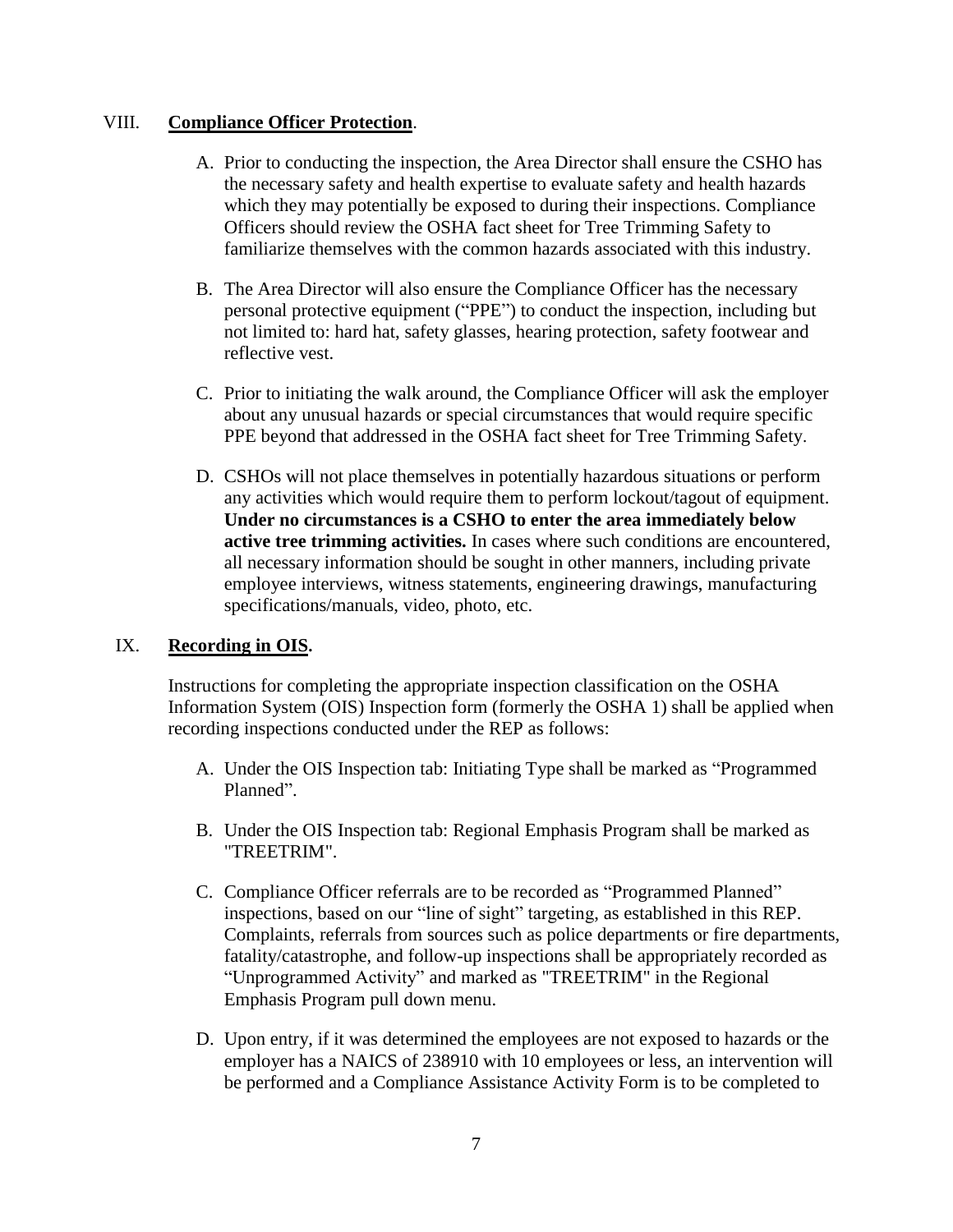account for the time spent on site with the employer and represent the compliance assistance information provided to that employer**.**

## X. **Outreach.**

The Regional and Area Offices will identify and target stakeholders to provide information on this REP and the hazards of tree trimming and clearing operations. Outreach activities will be conducted for at least one month prior to the initiation of enforcement activities. An outreach letter will be sent to the targeted stakeholders. Information and outreach materials will be provided, as appropriate, during all compliance assistance activities, such as speeches and training sessions where tree trimming and clearing is relevant. The outreach will inform stakeholders of the existence, purpose and objectives of this REP, and will promote employer and employee awareness of hazards associated with tree trimming operations. A press release will be issued outlining Region III's REP on tree trimming and clearing and it will also be posted on social media. The Regional and Area Offices will look for opportunities to establish partnerships or alliances with associations and organizations in this industry, where appropriate.

### XI**. Evaluation Procedures.**

The Area Director of each Area Office covered by this REP will evaluate this REP annually by preparing a brief description of the inspections and interventions conducted, a summary of the results of the inspections and interventions, based in part on OSHA Instruction CPL 04-00-001, Appendix A. Program evaluations must be submitted to the Regional Administrator by October 15th of each year. The evaluation must address the REP's role in meeting goals of OSHA's Strategic Plan, such as:

- Change in the number of fatalities related to tree trimming and clearing operations on a Fiscal Year basis
- The number of outreach sessions conducted by OSHA concerning landscaping/tree trimming operations hazards
- The number of Partnerships and/or Alliances established dealing with landscaping/tree trimming operations hazards
- The number of outreach sessions conducted by Partnered Employers concerning landscaping/tree trimming operations hazards

#### **Other enforcement statistics will include the following:**

- 1. Number of REP inspections
- 2. Number of REP interventions
- 3. Number of REP in-compliance inspections
- 4. Number of violations related to specific REP targeted hazards
- 5. Percent of total violations cited serious, repeat, and willful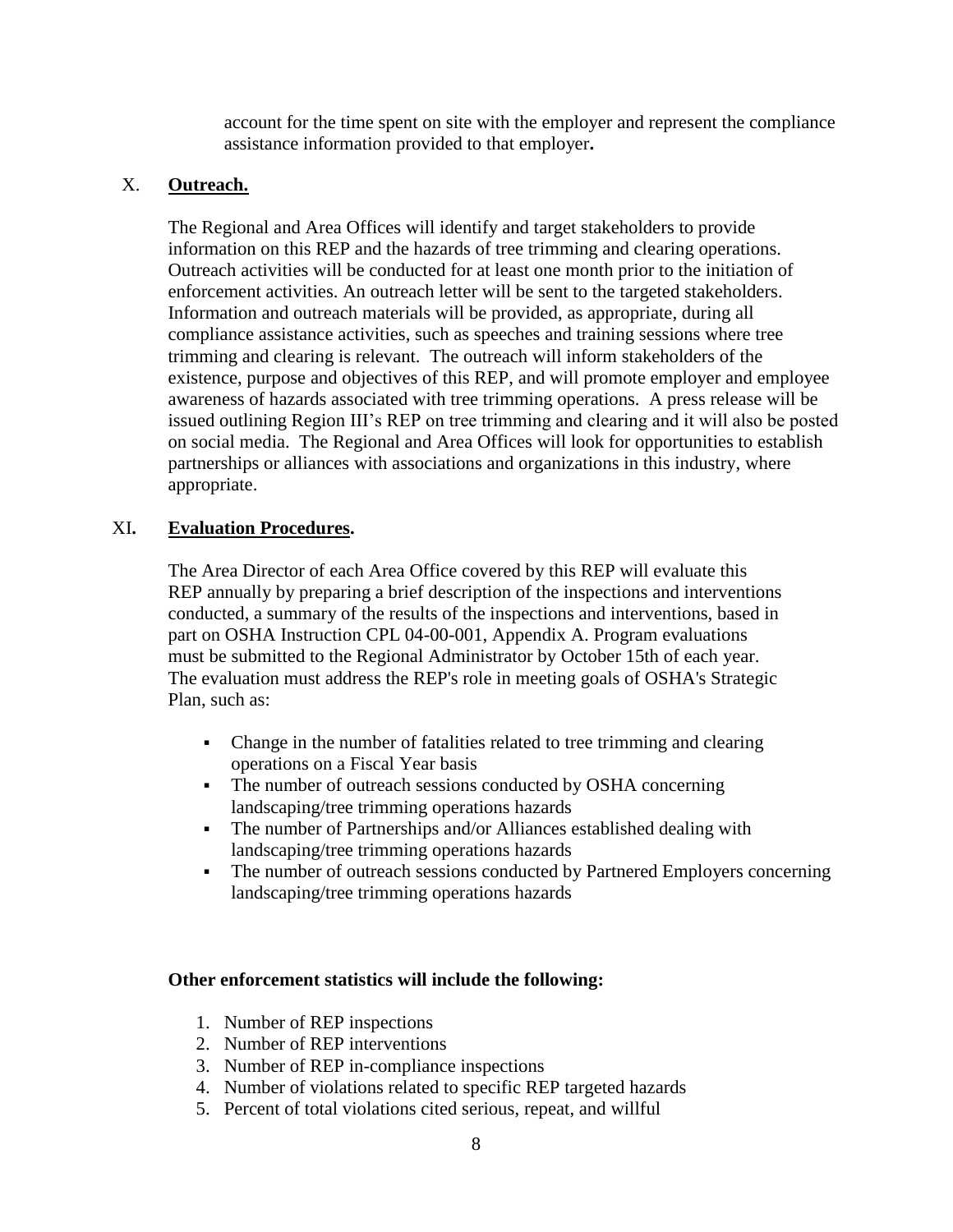- 6. Total penalties assessed during REP inspections
- 7. Percent of REP inspections that were contested
- 8. Number of significant REP cases
- 9. Average violations per REP inspection

#### **DISTRIBUTION:**

Area Offices Enforcement Programs Cooperative and State Programs Administrative Programs Regional Solicitor